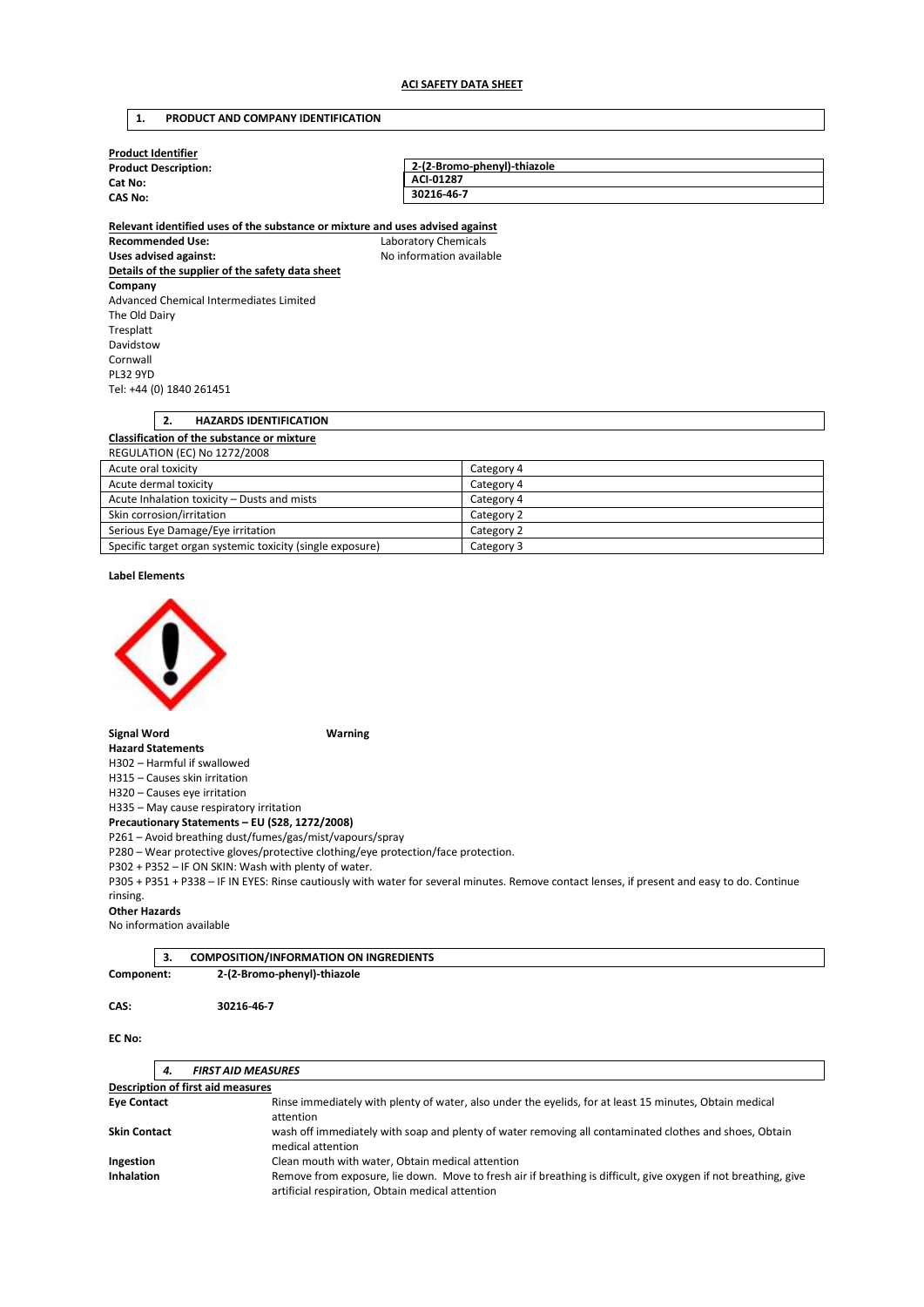# **5. FIRE-FIGHTING MEASURES**

## **Extinguishing media**

**Suitable Extinguishing Media** 

Water spray Carbon dioxide (CO2) Dry chemical foam

**Extinguishing media which must not be used for safety reasons** 

No information available

**Special hazards arising from the substance or mixture** 

Thermal decomposition can lead to release of irritating gases and vapours

# **Advice for fire-fighters**

As in any fire, wear self-contained breathing apparatus pressure-demand, MSHA/NIOSH (approved or equivalent) and full protective gear.

| <b>ACCIDENTAL RELEASE MEASURES</b><br>6.                                      |                                                                                                                                                  |  |
|-------------------------------------------------------------------------------|--------------------------------------------------------------------------------------------------------------------------------------------------|--|
| Personal precautions, protective equipment and emergency procedures           |                                                                                                                                                  |  |
| Ensure adequate ventilation                                                   |                                                                                                                                                  |  |
| <b>Environmental precautions</b>                                              |                                                                                                                                                  |  |
| Prevent further leakage or spillage if safe to do so                          |                                                                                                                                                  |  |
| Methods and material for containment and cleaning up                          |                                                                                                                                                  |  |
|                                                                               | Sweep up or spillage and collect in suitable container for disposal. Use suitable absorbent if required. Do not let this chemical enter the      |  |
| environment                                                                   |                                                                                                                                                  |  |
|                                                                               |                                                                                                                                                  |  |
| <b>HANDLING AND STORAGE</b><br>7.                                             |                                                                                                                                                  |  |
| <b>Precautions for Safe Handling</b>                                          |                                                                                                                                                  |  |
|                                                                               | Avoid contact with skin and eyes. Do not breath dust. Do not breath vapours or spray mist. Do not ingest                                         |  |
| <b>Conditions for Safe Storage, including any incompatibilities</b>           |                                                                                                                                                  |  |
| Keep in a dry, cool and well-ventilated place. Keep container tightly closed. |                                                                                                                                                  |  |
| <b>EXPOSURE CONTROLS/PERSONAL PROTECTION</b><br>8.                            |                                                                                                                                                  |  |
| <b>Control Parameters</b>                                                     |                                                                                                                                                  |  |
| <b>Exposure limits</b>                                                        | Not applicable                                                                                                                                   |  |
| Derived No Effect Level (DNEL)                                                | No information available                                                                                                                         |  |
| <b>Predicted No Effect Concentration</b>                                      | No information available                                                                                                                         |  |
| (PNEC)                                                                        |                                                                                                                                                  |  |
|                                                                               |                                                                                                                                                  |  |
| <b>Exposure Controls</b>                                                      |                                                                                                                                                  |  |
| <b>Engineering Measures</b>                                                   | Ensure adequate ventilation, especially in confined areas. Ensure that eyewash stations<br>and safety showers are close to workstation location. |  |
| <b>Personal Protective Equipment</b>                                          |                                                                                                                                                  |  |
| Eye protection<br>1.                                                          | Goggles                                                                                                                                          |  |
| 2.<br><b>Hand protection</b>                                                  | Protective gloves                                                                                                                                |  |
| Skin and body protection<br>3.                                                | Wear appropriate protective gloves and clothing to prevent skin exposure                                                                         |  |
| <b>Respiratory protection</b><br>4.                                           | Follow the OSHA respirator regulations found in 29 CFR 1910.134 OR European Standard                                                             |  |
|                                                                               | EN 149. Use a NIOSH/MSHA or European Standard EN 149 approved respirator                                                                         |  |
|                                                                               | if exposure limits are exceeded or if irritation or other symptoms are experienced.                                                              |  |
|                                                                               |                                                                                                                                                  |  |
| <b>Hygiene Measures</b>                                                       | Handle in accordance with good industrial hygiene practice                                                                                       |  |
| <b>Environmental Exposure Controls</b>                                        | No information available                                                                                                                         |  |
|                                                                               |                                                                                                                                                  |  |

# **9. PHYSICAL AND CHEMICAL PROPERTIES**

| <b>Physical State</b>      | Liquid      |
|----------------------------|-------------|
| Appearance                 | Pale orange |
| <b>Boiling Point/Range</b> |             |
| <b>Melting Point/Range</b> |             |
| <b>Flash Point</b>         |             |
| <b>Molecular Formula</b>   | C9H6BrNS    |
| <b>Molecular Weight</b>    | 240.12      |
|                            |             |

# **10. STABILITY AND REACTIVITY**

**Reactivity Chemical Stability**  Stable under normal conditions **Possibility of Hazardous Reactions**  Hazardous Polymerization and the Society of the No information available<br>Hazardous Reactions available No information available No information available **Conditions to Avoid**  Incompatible products. Heat. **Incompatible Materials**  Acids, bases, strong oxidizing agents, strong reducing agents, **Hazardous Decomposition Products**  In combustion emits toxic fumes.